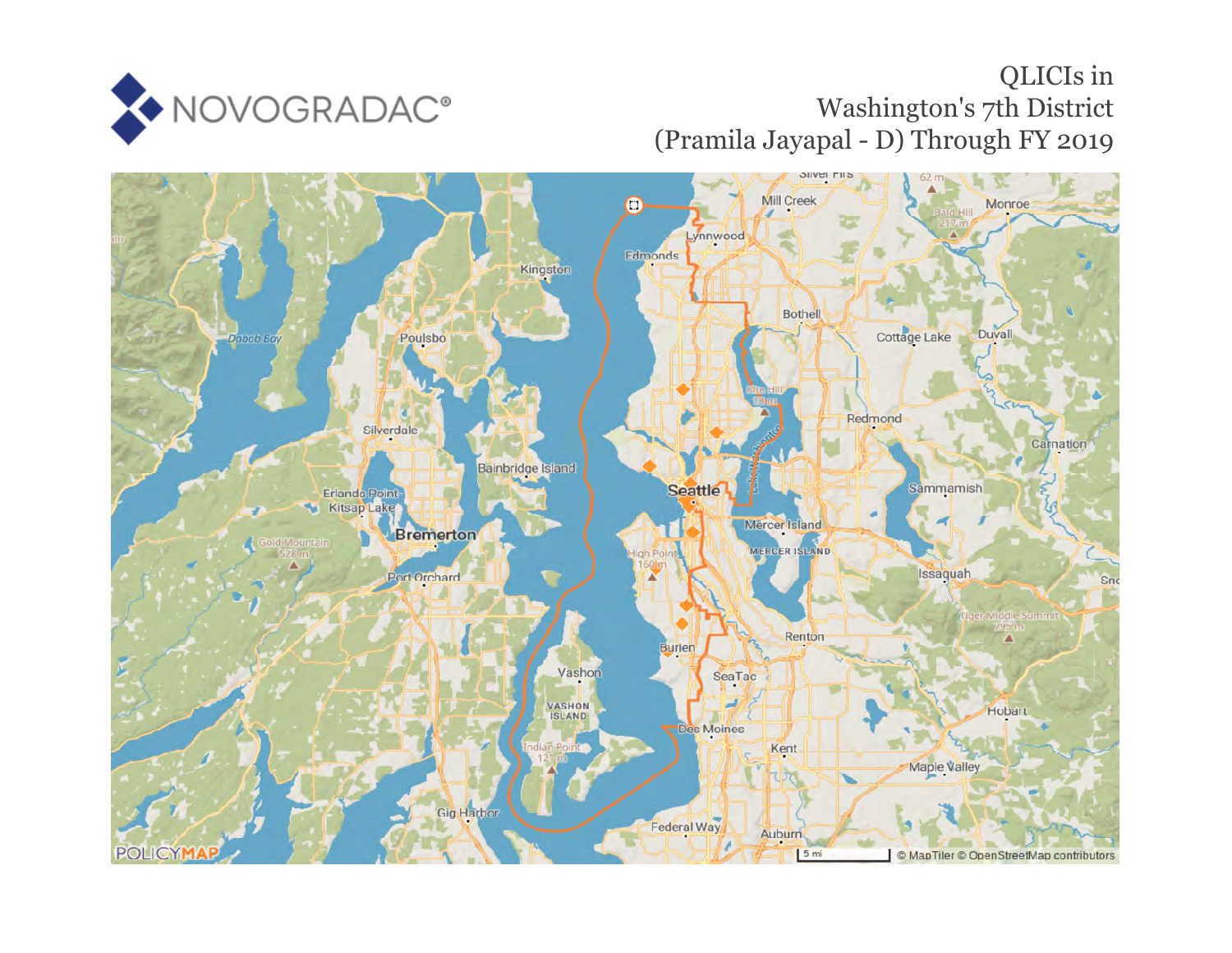## QLICIs in Washington's 7th District Through FY 2019

| <b>Community</b><br><b>Development Entity</b><br>(CDE) Name        | Project 2010<br><b>Census Tract</b> | <b>Project City</b> | <b>Project</b><br><b>State</b> | <b>Project Zip</b><br>Code | Metro/Non-Metro | <b>Origination</b><br>Year | <b>QLICI Amount</b> | <b>Estimated Total</b><br><b>Project Cost</b> | <b>QALICB Type Multi-CDE?</b> |                | <b>Multi-Tract</b><br>QLICI? |
|--------------------------------------------------------------------|-------------------------------------|---------------------|--------------------------------|----------------------------|-----------------|----------------------------|---------------------|-----------------------------------------------|-------------------------------|----------------|------------------------------|
| <b>Capital Impact Partners</b>                                     | 53033001300                         | <b>Seattle</b>      | WA                             | 98133                      | Metropolitan    | 2015                       | \$13,540,000        | \$26,889,079                                  | RE                            | <b>YES</b>     | N <sub>O</sub>               |
| Craft <sub>3</sub>                                                 | 53033004302                         | Seattle             | WA                             | 98105                      | Metropolitan    | 2008                       | \$1,213,000         | \$1,293,100                                   | <b>NRE</b>                    | NO.            | NO                           |
| <b>Key Community</b><br>Development New Markets 53033005802<br>LLC |                                     | Seattle             | <b>WA</b>                      | 98119                      | Metropolitan    | 2012                       | \$21,811,000        | \$24,006,964                                  | RE                            | YES            | <b>YES</b>                   |
| <b>Community Development</b><br>Funding, LLC                       | 53033007300                         | Seattle             | WA                             | 98101                      | Metropolitan    | 2006                       | \$17,200,000        | \$18,936,381                                  | <b>NRE</b>                    | NO.            | NO                           |
| <b>Capital Impact Partners</b>                                     | 53033007300                         | Seattle             | WA                             | 98121                      | Metropolitan    | 2009                       | \$9,785,000         | \$9,994,934                                   | RE                            | NO             | N <sub>O</sub>               |
| <b>National Community Fund</b><br>I, LLC                           | 53033007300                         | Seattle             | WA                             | 98101                      | Metropolitan    | 2008                       | \$29,856,758        | \$29,909,577                                  | <b>NRE</b>                    | YES            | NO                           |
| <b>Seattle Investment Fund</b><br>LLC                              | 53033008002                         | Seattle             | WA                             | 98101                      | Metropolitan    | 2011                       | \$9,700,000         | \$33,583,000                                  | RE                            | N <sub>O</sub> | <b>YES</b>                   |
| Kitsap County NMTC<br>Facilitators I, LLC                          | 53033008100                         | Seattle             | WA                             | 98101                      | Metropolitan    | 2011                       | \$48,344,436        | \$34,265,529                                  | <b>NRE</b>                    | YES            | <b>YES</b>                   |
| <b>Key Community</b><br>Development New Markets 53033008100<br>LLC |                                     | <b>Seattle</b>      | <b>WA</b>                      | 98101                      | Metropolitan    | 2004                       | \$2,860,000         | \$3,160,000                                   | RE                            | NO             | $\rm NO$                     |
| <b>Local Initiatives Support</b><br>Corporation                    | 53033008100                         | Seattle             | WA                             | 98101                      | Metropolitan    | 2005                       | \$3,893,922         | \$3,893,922                                   | RE                            | N <sub>O</sub> | NO                           |
| <b>National New Markets Tax</b><br>Credit Fund, Inc                | 53033008100                         | Seattle             | WA                             | 98101                      | Metropolitan    | 2010                       | \$32,368,591        | \$40,228,591                                  | <b>NRE</b>                    | N <sub>O</sub> | N <sub>O</sub>               |

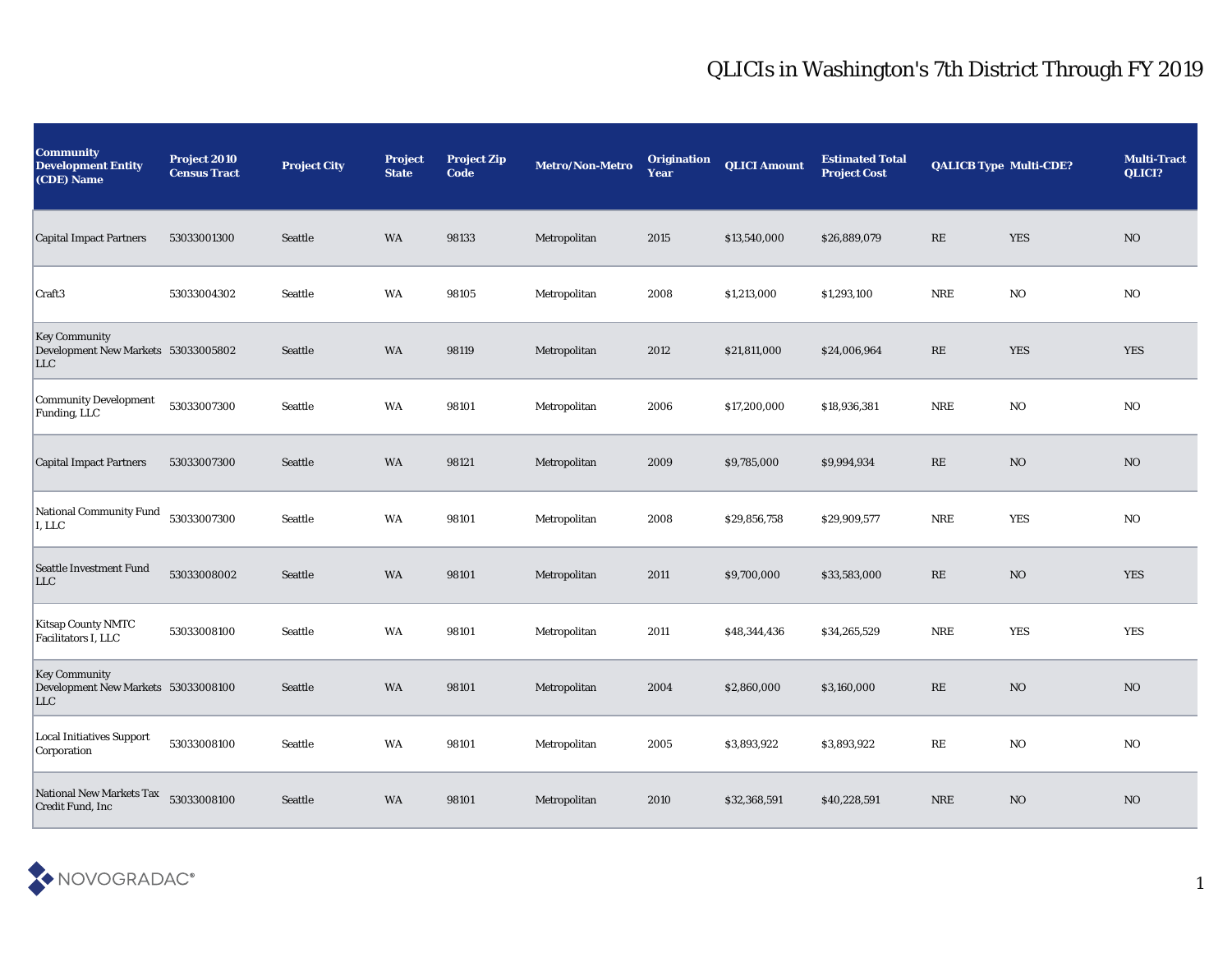## QLICIs in Washington's 7th District Through FY 2019

| <b>Community</b><br><b>Development Entity</b><br>(CDE) Name | Project 2010<br><b>Census Tract</b> | <b>Project City</b> | <b>Project</b><br><b>State</b> | <b>Project Zip</b><br>Code | Metro/Non-Metro | <b>Origination</b><br>Year | <b>QLICI Amount</b> | <b>Estimated Total</b><br><b>Project Cost</b> | <b>QALICB Type Multi-CDE?</b> |                | <b>Multi-Tract</b><br>QLICI? |
|-------------------------------------------------------------|-------------------------------------|---------------------|--------------------------------|----------------------------|-----------------|----------------------------|---------------------|-----------------------------------------------|-------------------------------|----------------|------------------------------|
| <b>Seattle Community</b><br>Investments                     | 53033008200                         | Seattle             | WA                             | 98104                      | Metropolitan    | 2007                       | \$5,629,974         | \$6,252,610                                   | CDE                           | N <sub>O</sub> | N <sub>O</sub>               |
| Banc of America CDE, LLC 53033008200                        |                                     | Seattle             | <b>WA</b>                      | 98101                      | Metropolitan    | 2005                       | \$9,169,661         | \$82,365,336                                  | RE                            | N <sub>O</sub> | N <sub>O</sub>               |
| <b>Seattle Investment Fund</b><br>LLC                       | 53033008400                         | Seattle             | WA                             | 98104                      | Metropolitan    | 2011                       | \$9,700,000         | \$34,671,993                                  | RE                            | NO.            | NO                           |
| Renaissance Finance CDE,<br>LLC                             | 53033009200                         | Seattle             | WA                             | 98104                      | Metropolitan    | 2008                       | \$11,717,500        | \$22,015,958                                  | RE                            | N <sub>O</sub> | NO                           |
| <b>HEDC New Markets, Inc.</b>                               | 53033009200                         | Seattle             | WA                             | 98104                      | Metropolitan    | 2005                       | \$4,075,000         | \$9,177,078                                   | <b>NRE</b>                    | N <sub>O</sub> | NO                           |
| <b>Seattle Investment Fund</b><br><b>LLC</b>                | 53033009300                         | Seattle             | WA                             | 98134                      | Metropolitan    | 2011                       | \$9,700,000         | \$9,779,808                                   | RE                            | N <sub>O</sub> | N <sub>O</sub>               |
| <b>Seattle Community</b><br>Investments                     | 53033010702                         | Seattle             | WA                             | 98126                      | Metropolitan    | 2007                       | \$23,110,026        | \$40,444,888                                  | CDE                           | NO.            | NO                           |
| <b>HEDC New Markets, Inc.</b>                               | 53033026500                         | <b>Seattle</b>      | WA                             | 98106                      | Metropolitan    | 2009                       | \$10,450,720        | \$10,496,294                                  | RE                            | NO             | NO                           |
| ESIC New Markets Partners 53033026500<br>LP                 |                                     | Seattle             | <b>WA</b>                      | 98106                      | Metropolitan    | 2006                       | \$10,925,000        | \$10,925,000                                  | <b>NRE</b>                    | N <sub>O</sub> | NO                           |
| <b>King County Housing</b><br><b>Authority</b>              | 53033026500                         | Seattle             | <b>WA</b>                      | 98146                      | Metropolitan    | 2008                       | \$21,340,000        | \$21,340,000                                  | <b>NRE</b>                    | NO             | NO                           |
| ESIC New Markets Partners 53033026802<br>LP                 |                                     | Seattle             | WA                             | 98146                      | Metropolitan    | 2011                       | \$12,125,000        | \$12,250,613                                  | <b>NRE</b>                    | NO.            | N <sub>O</sub>               |